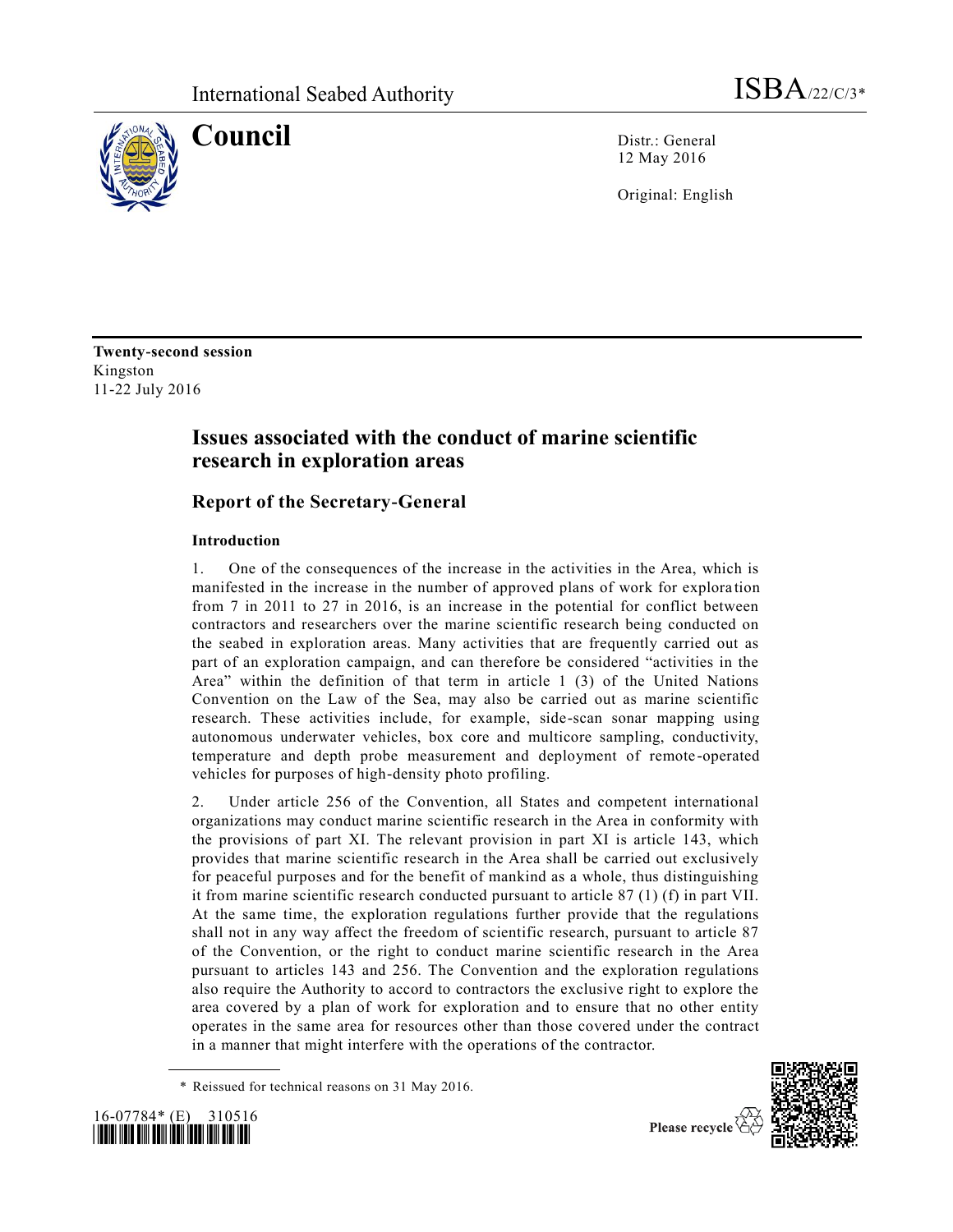3. Open and extensive marine scientific research, both in the high seas and in the Area, is necessary and desirable for many reasons. Data from marine scientific research helps to provide the knowledge base for the formulation of regulations for exploitation. Sound environmental management of the Area is likely to require large databases and thorough data analysis, which are difficult for individual contractors to acquire. A complete environmental impact assessment is very likely not possible based solely on an individual contractor's exploration area, but requires a bigger picture across environmental gradients. On the other hand, contractors are required to observe strict environmental standards and to monitor the impacts of their activities in their exploration areas. Both activities should normally complement each other, but in particular circumstances it may be that activities conducted by third parties as marine scientific research could interfere with a contractor's ongoing efforts to monitor the environmental impacts of its exploration activities. The question of how to reconcile the possibly competing interests of contractors and researchers raises a number of complex and sensitive legal questions and concerns. Furthermore, the need to guarantee both the security of tenure for contractors, on one side, and the exercise of the rights and freedoms of marine scientific research, on the other, is essential for good governance and administration of the mineral resources of the Area. The purpose of the present document is to briefly summarize those questions and to identify possible ways of responding to them consistent wit h the relevant provisions of the Convention.

### **Applicable rules of the international law of the sea regarding marine scientific research**

4. Article 87 (1) (f) of the Convention provides that the freedom of the high seas includes the freedom of marine scientific research, subject to part XIII. Article 87 (2) requires that the freedoms of the high seas be exercised by all States with due regard for the rights under the Convention with respect to activities in the Area. Part XIII of the Convention deals extensively with marine scientific research. Two of the general principles for the conduct of marine scientific research, set out in article 240 (c) and (d) of part XIII, are that marine scientific research shall not unjustifiably interfere with other legitimate uses of the sea compatible with the Convention and shall be duly respected in the course of such uses, and that marine scientific research shall be conducted in compliance with all relevant regulations adopted in conformity with the Convention, including those for the protection and preservation of the marine environment. The United Nations Educational, Scientific and Cultural Organization (UNESCO) is the recognized organization for global cooperation in the study of the oceans. In this capacity, the Intergovernmental Oceanographic Commission of UNESCO has been promoting international collaboration in all aspects of marine scientific research since its inception in 1960. It established the Advisory Body of Experts on the Law of the Sea to deal with many of the issues arising under the Convention, in particular the establishment of criteria and guidelines to assist States in ascertaining the nature and implications of marine scientific research, pursuant to article 251 of the Convention.

5. Article 256 provides that all States have the right to conduct marine scientific research in the Area in conformity with the provisions of part XI. In that regard, article 143 (3) provides that States parties may carry out marine scientific research in the Area and shall promote international cooperation in such research through a number of stipulated methods, including by effectively disseminating the results of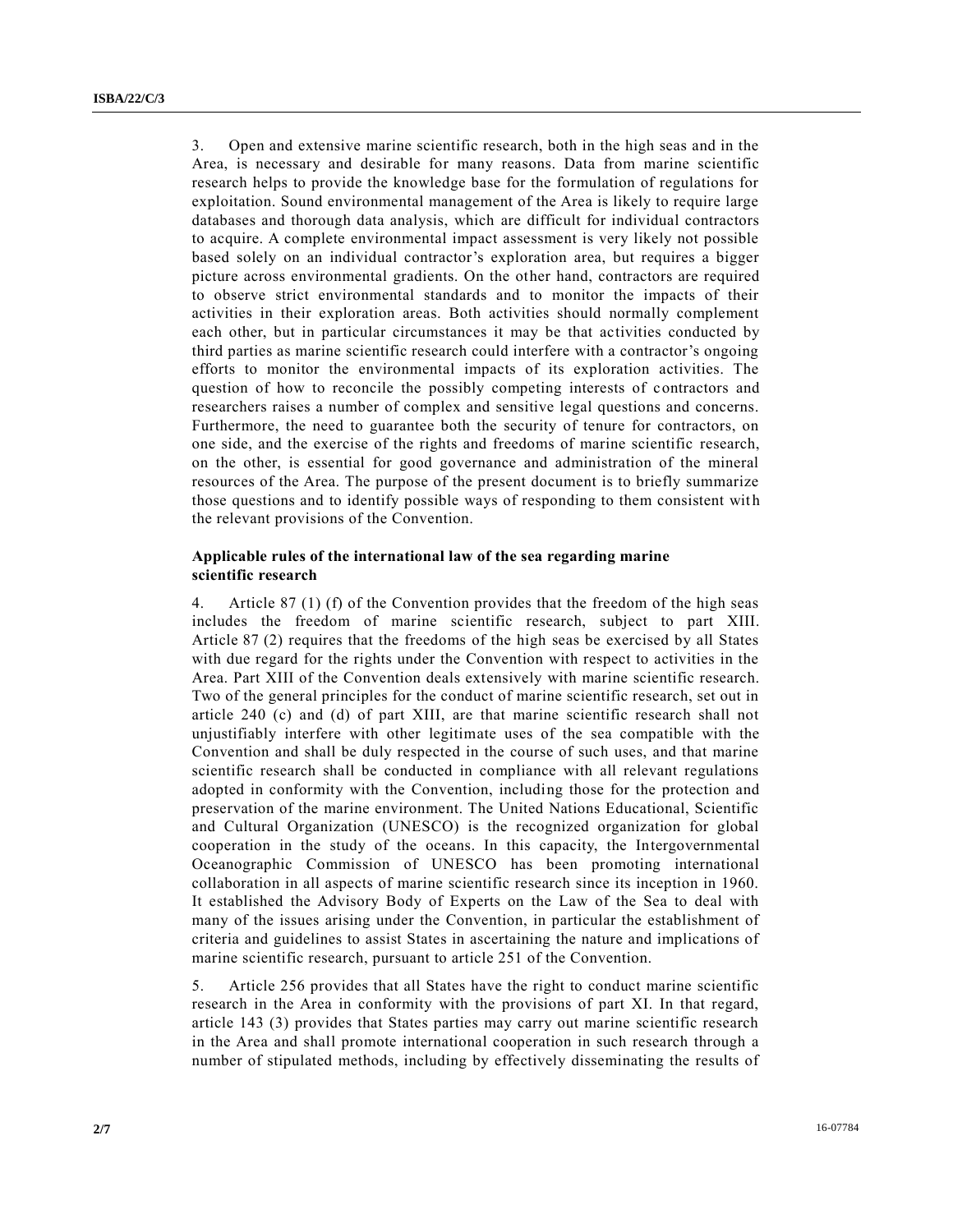such research and analysis when available, through the Authority or other international channels when appropriate. In contrast, article 257 provides that all States have the right to conduct marine scientific research in the water column beyond the limits of the exclusive economic zone, i.e., in the water column superjacent to the Area and any extended continental shelf beyond 200 nautical miles from the baselines, in conformity with the Convention.

#### **Applicable rules of the international law of the sea in part XI of the Convention**

6. Article 139 (1) of the Convention provides that all States parties have the responsibility to ensure that activities in the Area, whether carried out by States parties or by natural or juridical persons which possess the nationality of States parties or are effectively controlled by them, are carried out in conformity with part XI of the Convention. Paragraph 2 of the same article sets out the conditions for liability of a State Party for damage caused by a failure to carry out its responsibilities under part XI.

7. Article 145 requires that necessary measures be taken in accordance with the Convention with respect to activities in the Area to ensure effective protection for the marine environment from harmful effects which may arise from such activities. Article 145 tasks the Authority with adopting appropriate rules, regulations a nd procedures to that end. It also provides a non-exclusive list of situations to be protected.

8. Article 147 (1) requires that activities in the Area be carried out with "reasonable regard" for other activities in the marine environment. Paragraph 3 of the same article contains a reciprocal provision requiring that other activities in the marine environment be conducted with "reasonable regard" for activities in the Area. Paragraph 3 follows article 87 (2), requiring that high seas freedoms be exercised with "due regard" for the rights under the Convention with respect to activities in the Area.

9. The term "reasonable regard" is not defined in the Convention. Given the provision of article 87 (2) noted above, it may be concluded that "reasonable regard" has the same meaning as "due regard", a term also used in many other articles of the Convention (such as 27 (4), 39 (3) (a) and 234, with regard to navigation; 60 (3) and 66 (3) (a), with regard to fishing; 79 (5), with regard to submarine cables and pipelines; 56 (2), 58 (3) and 142 (1), with regard to the rights and duties of States; 267, with regard to the legitimate interests of other States in technology transfer; and 162 (2) (d) and 167 (2), with regard to geographical representation). The Virginia Commentary suggests that "reasonable regard" in the context of article 147 "would encompass recognition of the right of all States to conduct activities in the marine environment and the obligation on all States to protect and preserve the marine environment as set out in article 192". Another commentator suggests that the term calls "for certain forms of conduct without establishing any specific normative content".

10. It is reasonable to conclude that marine scientific research activities in the Area must not unreasonably interfere with a contractor's rights and duties under its contract with the Authority and that the contractor and researcher, and the sponsoring State(s) of the contractor and the State responsible for the researcher's activities, have to give due regard to the rights of each other to conduct their activity without undue interference with the activities of the other. It is, however,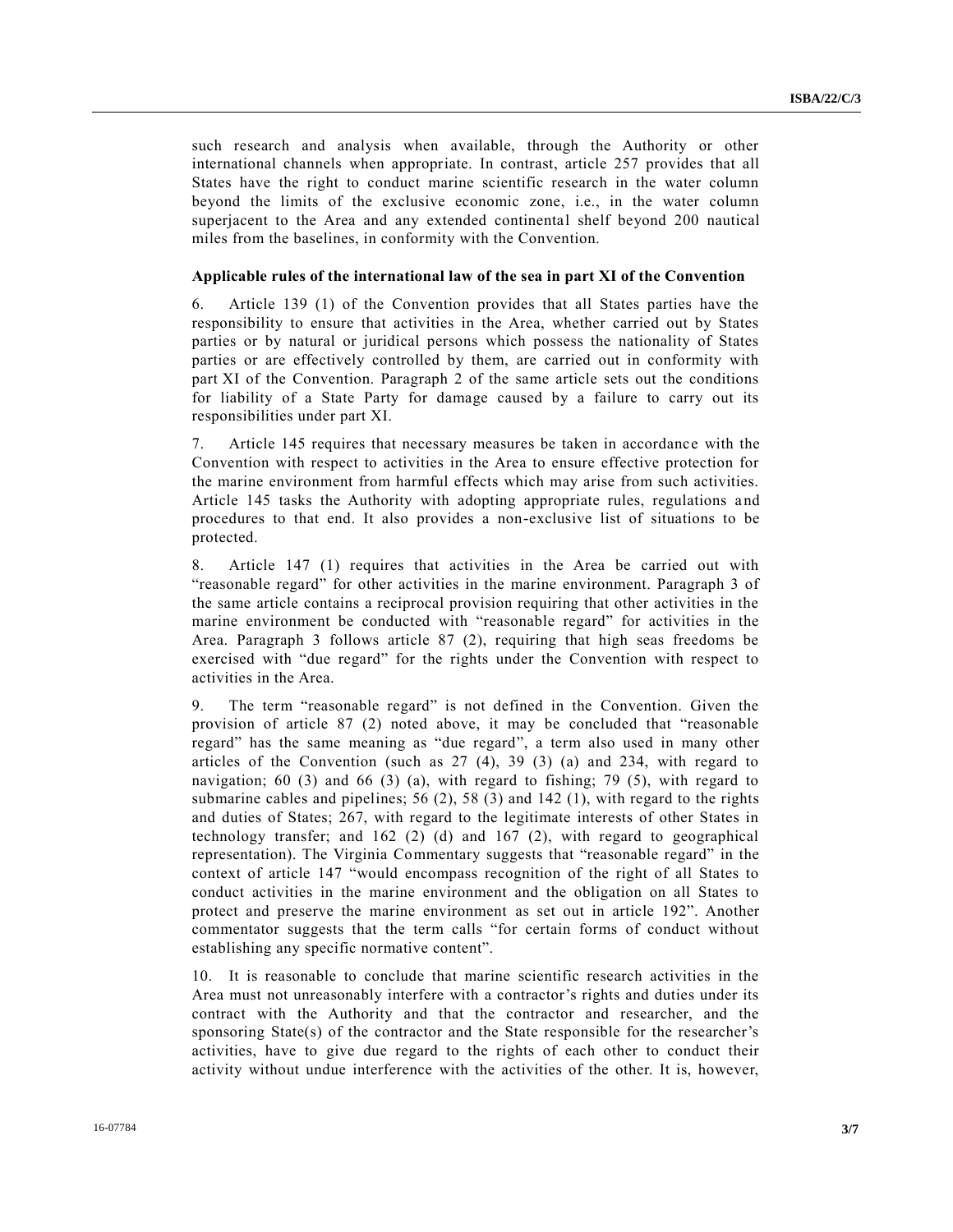unclear what level or kind of interference would exceed the "reasonable regard" standard, and the current provisions fall short of providing the scientific community and the deep-sea mining community with practical guidance as to what actions or consequences may constitute undue interference or what specific steps must be taken to fulfil the requirement of due regard (for example, a requirement of notification or prior exchange of information). In contrast to article 142 of the Convention regarding transboundary resource deposits, there is no specific provision in the Convention or the exploration regulations that deals with the situation in which the conduct of marine scientific research in the Area affects the rights of a contractor, not even requiring notice to the contractor or the Authority of the intention to conduct such research. It is possible that the lack of a specific provision supports an interpretation that a requirement of information exchange is implicit.

### **Issues associated with environmental impact assessments and other environmental obligations imposed on contractors**

11. As stated above, article 240 (d) of the Convention requires that the conduct of marine scientific research be in compliance with all relevant regulations adopted in conformity with the Convention, including those for the protection of the marine environment. Furthermore, articles 205 and 206 of the Convention require States parties to conduct environmental assessments of planned activities under their jurisdiction and control that may cause substantial pollution of or significant and harmful changes to the marine environment, and to publicize the results of their assessment. In its 2010 judgment in the case concerning *Pulp Mills on the River Uruguay (Argentina v. Uruguay)*, the International Court of Justice held that this requirement is now part of customary international law. In its 2011 advisory opinion on *Responsibilities and Obligations of States Sponsoring Persons and Entities with Respect to Activities in the Area*, the Seabed Disputes Chamber extended the requirement to conduct environmental impact assessments to cover activities in the Area beyond the specifics of the Convention and the Authority's regulations.

12. Contractors have numerous environmental obligations, including the establishment of environmental baselines and the conduct of monitoring programmes. The recommendations for the guidance of contractors for the assessment of the possible environmental impacts arising from exploration for marine minerals in the Area, which contractors are required to observe as far as reasonably practicable, elaborate on and clarify the obligation of contractors to undertake environmental impact assessments. Where an environmental impact assessment is required, it must be submitted to the Authority one year prior to the commencement of activities, subject to an environmental impact assessment.

13. The problem arises that in certain cases, some marine scientific research activities may be activities that, if carried out by a contractor with a view to the exploration or exploitation of resources in the Area, would have required a prior environmental impact assessment under the recommendations issued by the Legal and Technical Commission. There is no clear requirement for researchers to carry out a prior environmental impact assessment if the same activities are carried out as marine scientific research. National obligations, including those in guidance documents, soft law or regional instruments, while relevant, may not afford a solid basis for such an obligation. The absence of a clear requirement for researchers to conduct an environmental impact assessment for relevant activities, particularly if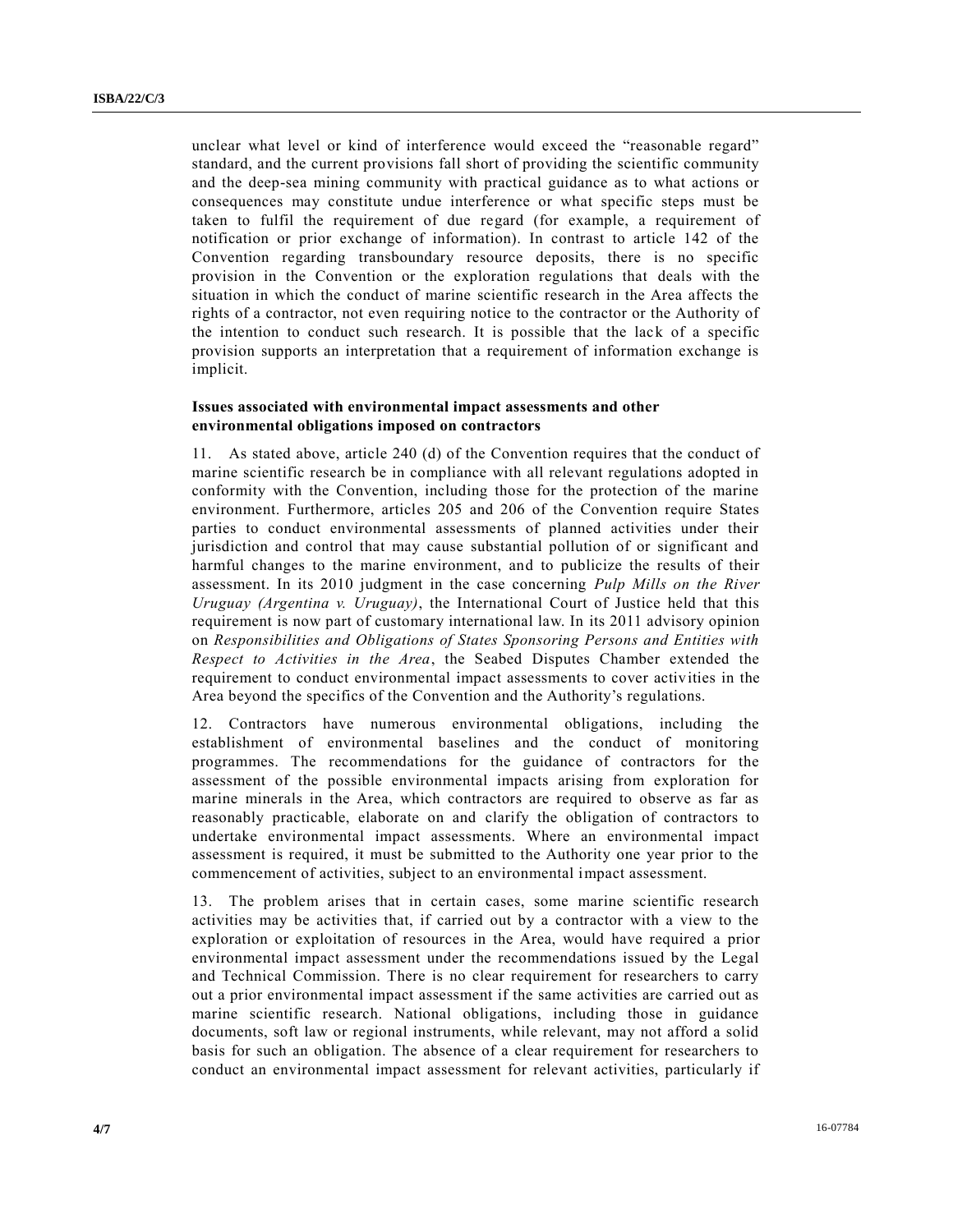the plan is to work in a portion of the Area over which an exploration contract has been granted by the Authority, appears to cast doubt upon the purpose of requiring an environmental impact assessment pursuant to article 145. More practical guidance may be needed in this respect, potentially through the Advisory Body of Experts on the Law of the Sea if mandated by the governing bodies of the Intergovernmental Oceanographic Commission.

#### **Issues associated with responsibility and liability**

14. Another set of questions relate to responsibility and liability. Article 263, in part XIII, stipulates that States parties are responsible for ensuring that marine scientific research is conducted in accordance with the Convention (not part XIII only). Paragraphs 2 and 3 of article 263 provide for liability and require compensation for damage resulting from activities undertaken in contravention of the Convention and for damage caused by pollution of the marine environment arising out of marine scientific research activities.

15. Article 139, in part XI of the Convention, stipulates that States parties have the responsibility to ensure that activities in the Area, whether carried out by States parties, State enterprises or natural or juridical persons which possess the nationality of States parties or are effectively controlled by them or their nationals, are carried out in conformity with part XI. The same responsibility applies to international organizations for activities in the Area conducted by those organizations. Paragraph 2 of article 139 provides for joint and several liability for damage caused by failure to carry out its responsibility under part XI.

16. If the conduct of marine scientific research in an exploration area prevents a contractor from fully implementing its approved plan of work, will that constitute a case of non-compliance by the contractor and entail its liability? Will it qualify as an event of force majeure with the legal consequences that it entails regarding the performance of activities and the extension of the term of a contract? Since States parties have the responsibility to ensure that activities in the Area are carried out in conformity with part XI of the Convention, could such unreasonable interference entail liability for damage caused by a failure to carry out their responsibilities under part XI? Given that States parties are responsible to ensure that the conduct of marine scientific research does not contravene the Convention by unduly interfering with a contractor's exclusive rights, it seems inevitable to conclude that a case of interference could entail liability for damage caused to a contractor. It may be more difficult, however, to determine the proper forum for settlement of any dispute arising out of such a situation.

#### **Resolution of disputes**

17. In the event of a conflict between a contractor's activities and planned or existing marine scientific research, there are many modalities for seeking a resolution. As a starting point, the Authority could mediate between the States parties, contractors and researchers involved in order to accommodate their activities. Ultimately, part XV of the Convention provides a comprehensive regime for the settlement of disputes. Articles 279 and 280 require States parties to settle any dispute between them concerning the application or interpretation of the Convention by the peaceful means of their own choice. Article 288 (3) refers to the Seabed Disputes Chamber of the International Tribunal for the Law of the Sea,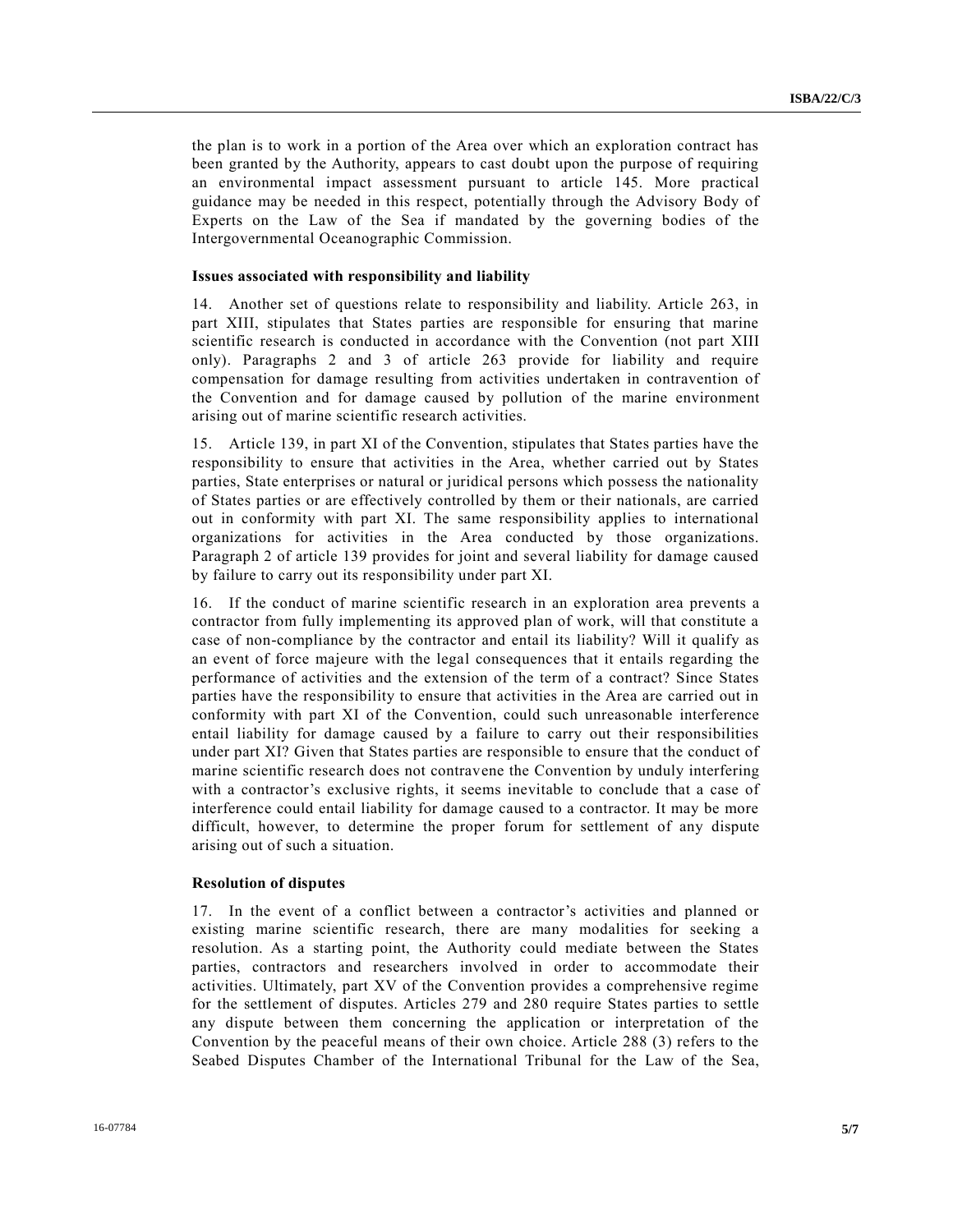established pursuant to section 5 of part XI. Article 187 enumerates categories of disputes with respect to activities in the Area that fall under the jurisdiction of the Chamber. In particular, the Chamber has jurisdiction over disputes between States parties concerning the interpretation or application of part XI and the annexes relating thereto as well as over disputes between a State party and the Authority concerning acts or omissions of the Authority or of a State party alleged to be in violation of part XI or the annexes relating thereto or of rules, regulations and procedures of the Authority.

18. Article 264 requires that disputes concerning the interpretation or application of the provisions of the Convention with regard to marine scientific research be settled in accordance with part XV, sections 2 and 3. As already mentioned, section 2 of part XV provides, in article 288 (3), for the jurisdiction of the Seabed Disputes Chamber. Article 290 provides for provisional measures in cases in which the court or tribunal considers that, prima facie, it has jurisdiction under part XV or section 5 of part XI, when appropriate under the circumstances of the case to preserve the respective rights of the parties to the dispute or to prevent serious harm to the marine environment, pending a final decision.

19. The settlement of disputes by courts or tribunals would inevitably be factspecific and may not address the whole range of legal issues as outlined above. It may also result in forum-shopping, and the risk of inconsistent interpretations of the same provisions may not be ruled out. In any event, disputes should, wherever possible, be avoided. Consequently, contentious litigation might not be the most appropriate way to clarify the core issue related to the interpretation and application of the due regard obligation and provide legal certainty as to appropriate conduct to avoid undue interference between researchers and contractors.

20. One way to avoid future disputes may be to further develop the exploration regulations in order to lay down specific rules for contractors and researchers. These could be supplemented by guidelines of a practical nature. In that regard, it may be noted that under the current regulations, during the prospecting phase prospectors are required to minimize or eliminate "actual or potential conflicts or interference with existing or planned marine scientific research activities, in accordance with the relevant future guidelines in this regard". Unfortunately, no guidelines have yet been established pursuant to that provision, and the regulations do not address the situation during exploration and exploitation phases, which is when the issue of the contractors' exclusive rights arises. However, perhaps the main difficulty with the regulatory approach, and one that makes it unrealistic, is the need to ensure full consistency with the rights and obligations of States and the Authority in accordance with the Convention, in particular article 143.

21. In any event, additional regulatory controls may not be an appropriate response to what is essentially a need for the clarification of existing provisions, in particular the reciprocal obligation of "reasonable regard". Such clarification cou ld more appropriately be obtained by means of a request for an advisory opinion of the Seabed Disputes Chamber. Article 191 of the Convention requires the Chamber to give advisory opinions at the request of the Assembly or the Council on legal questions arising within the scope of their activities. Such opinions must be rendered as a matter of urgency. In addition to avoiding the need to address the issues in the context of a specific dispute, that approach also has the benefit of greater transparency. In addition, it would allow the Chamber to benefit from